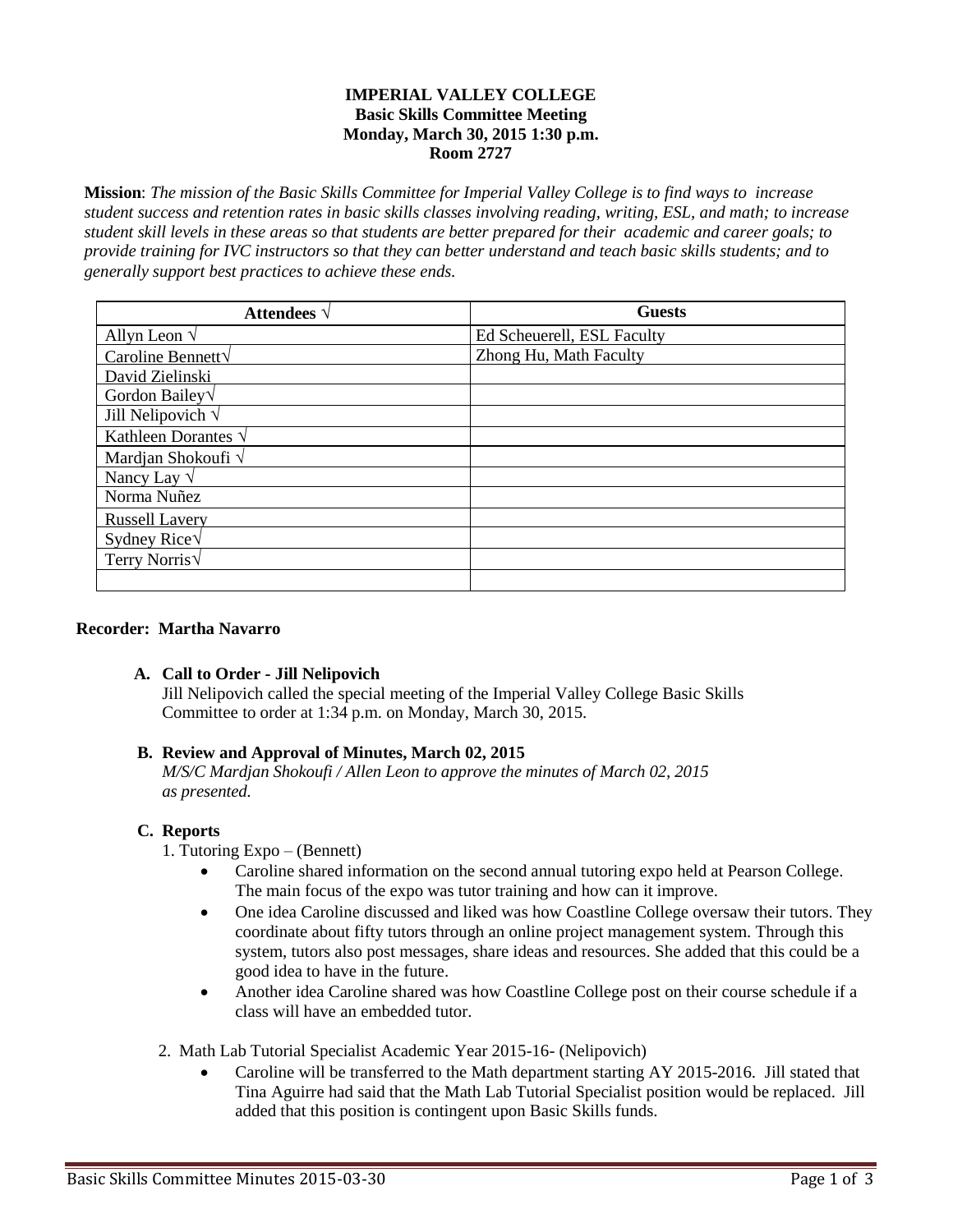- The members briefly discussed the hiring process, pay, experience and education of the Math Lab tutors. Jill suggested rewriting the job description and classification to a one-year interim position with a Bachelor's degree in Math.
- Before hiring a new Math Lab Tutorial Specialist, Mardjan suggested having the Math department look at the current job description and if necessary, make some modifications.
- Mardjan prefers hiring tutors with a Master's degree in Math. Although she does not agree with changing the job description, she will consider hiring applicants with only a bachelor's degree.
- Other suggestions were hiring part-time Math instructors and/or hire the current Math Lab Instructional Specialist as an interim for one year.
- The members discussed the hiring process of IVC tutors. The members disagree on some of the requirements, for example, requiring a Bachelor's degree. Jill will set a meeting with Dr. Nick to discuss this and invited members to attend.
- 3. Title V Grant (Nelipovich)
	- Jill shared information on a recent Title V meeting. She stated that the main purpose of the grant is to restructure the tutoring center to a one-stop shop. The grant application is due May 19, 2015. Student equity funds will be used to hire a grant writer to work on the title V grant. They would like to hire the same grant writer that put together the Atlas Grant. The grant is for \$500,000 a year for five years. Jill stated that she would forward the power point presentation that was presented at the Title V meeting.
	- Ed asked how ESL will be incorporated into the Title V grant. Ed added that it needs to be part of the restructure, since there's been discussion on Reading Apprenticeship and how language acquisition is a cornerstone to the SLO process. Jill stated that they are just starting but they still need to meet with ESL faculty.

#### **D. Update on Previous Discussion Items**

## **E. New Discussion**

## **F. Action Items**

- 1. Review Workshop Mathematics (Shokoufi)
	- Mardjan presented her request to fund a Test Review workshop in April.
	- The workshops are for specific classes and will be offered one or two days prior to an exam. A senior tutor in the Math Lab will be reviewing the material being covered on the test and have study sessions. The goal is to improve the success rate of students in the courses. Students will have more in depth understanding of the concepts and will have a better preparation for subsequent classes.
	- The amount requested is \$155.16 to cover April's workshop (14 hours @ \$11.0825 per hour). This amount includes worker's compensation.
	- Some members had concerns about this workshop affecting tutor's availability. Mardjan stated that these hours are in addition to the tutor's current working hours.

## *M/S/C Allen Leon/Kathleen to approve funding a test review math workshop in April for specific classes in the amount of \$155.16.*

#### *M/S/C Sydney Rice/Ed Scheuerell to amend the previous motion to fund the workshop until the end of the school year in an amount no more than \$1000.*

- 2. Aplia (Cengage) English Program (Dorantes)
	- Kathleen would like to request BS funds to purchase the Aplia software program but she needs to postpone her request until the next Basic Skills meeting. She is waiting on cost information from the Publisher.